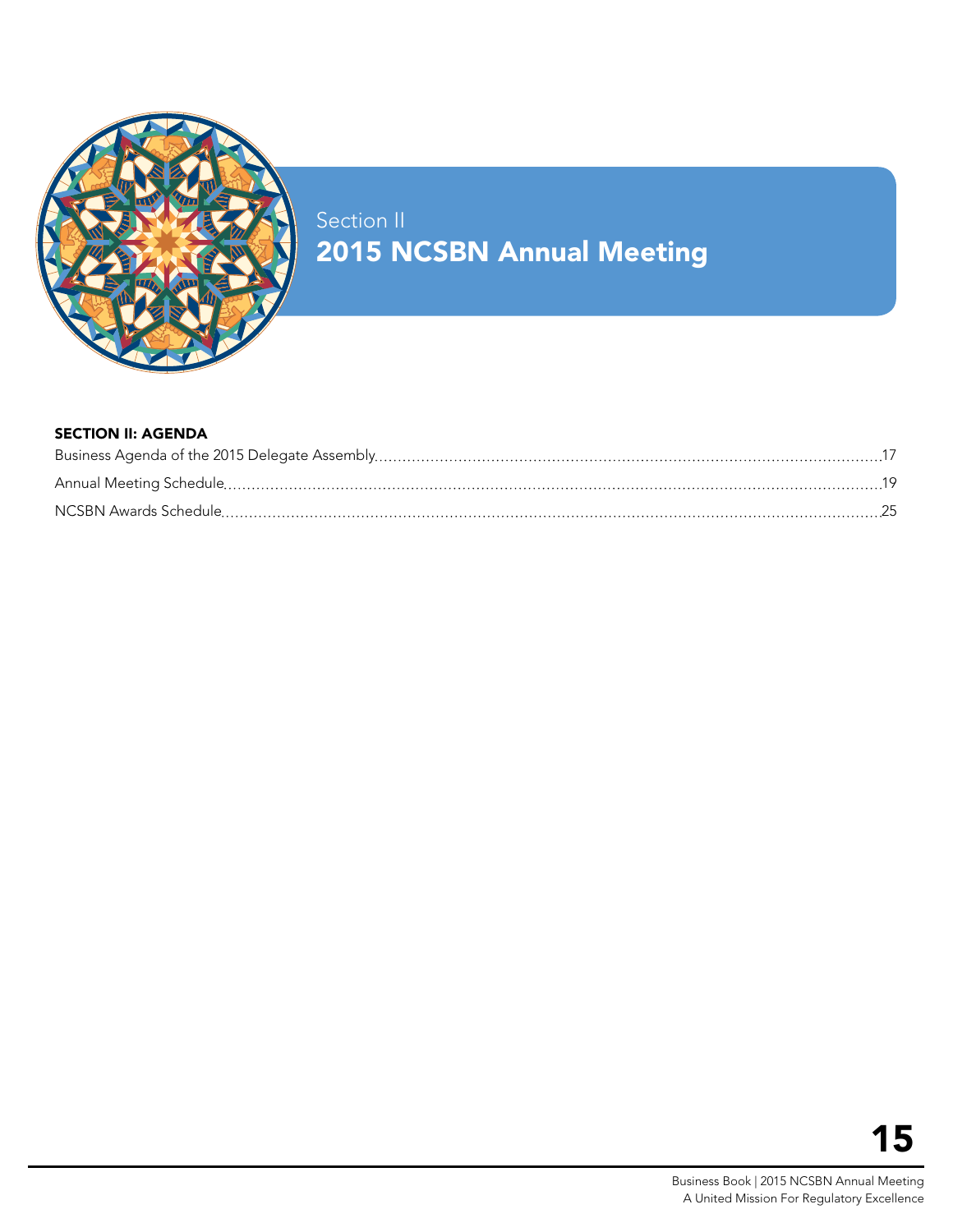# 16 Business Book | 2015 NCSBN Annual Meeting A United Mission For Regulatory Excellence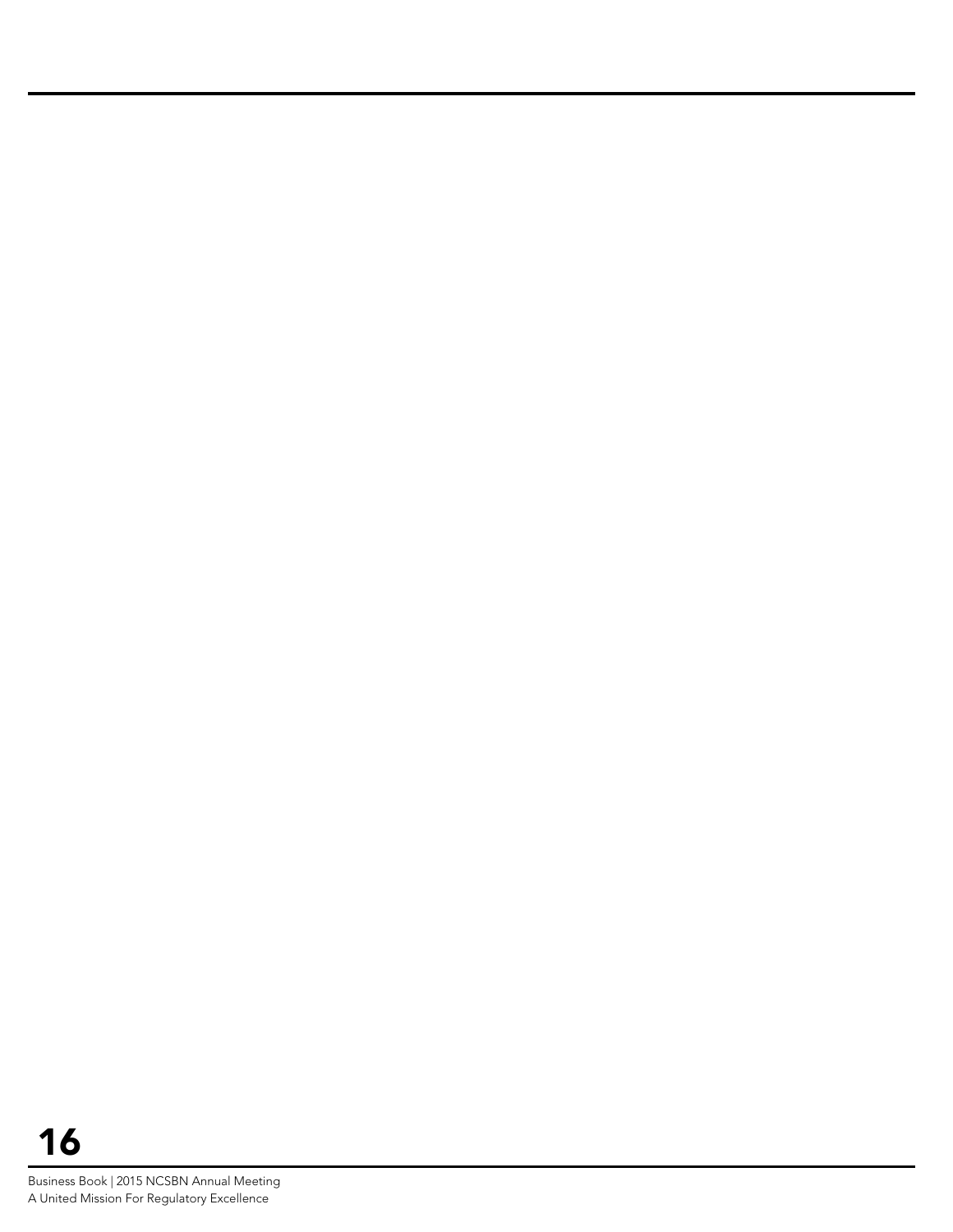# <span id="page-2-0"></span>Business Agenda of the 2015 Delegate Assembly

## Wednesday, Aug. 19, 2015

9:30–11:15 am

#### OPENING CEREMONIES

- **Introductions**
- Announcements

#### OPENING REPORT

Credentials Report

#### ADOPTION OF STANDING RULES

#### ADOPTION OF AGENDA

#### REPORT OF THE LEADERSHIP SUCCESSION COMMITTEE

- **Presentation of the Slate of Candidates**
- Nominations from Floor
- Approval of the Slate of Candidates

#### PRESIDENT'S ADDRESS

#### CEO'S ADDRESS

## Thursday, Aug. 20, 2015

8:30–9:00 am

#### ELECTION AND RESULTS

## Friday, Aug. 21, 2015

10:30 am–12:00 pm

#### BOARD OF DIRECTORS' RECOMMENDATIONS

- Adopt the proposed revision to the NCSBN Model Practice Act & Rules.
- Approve the Association of Registered Nurses of Prince Edward Island as an Associate Member of NCSBN.
- Approve the Ordre des Infirmiéres et Infirmiers du Quebec as an Associate Member of NCSBN.
- Approve the Registered Nurses Association of the Northwest Territories and Nunavut as an Associate Member of NCSBN.

#### NCLEX® EXAMINATION COMMITTEE'S RECOMMENDATIONS

■ Adopt the proposed 2016 NCLEX-RN® Test Plan

#### NEW BUSINESS

#### CLOSING CEREMONY

#### ADJOURNMENT

Note: Business conducted during the Delegate Assembly will be continuous, advancing through the agenda as time and discussion permit.

17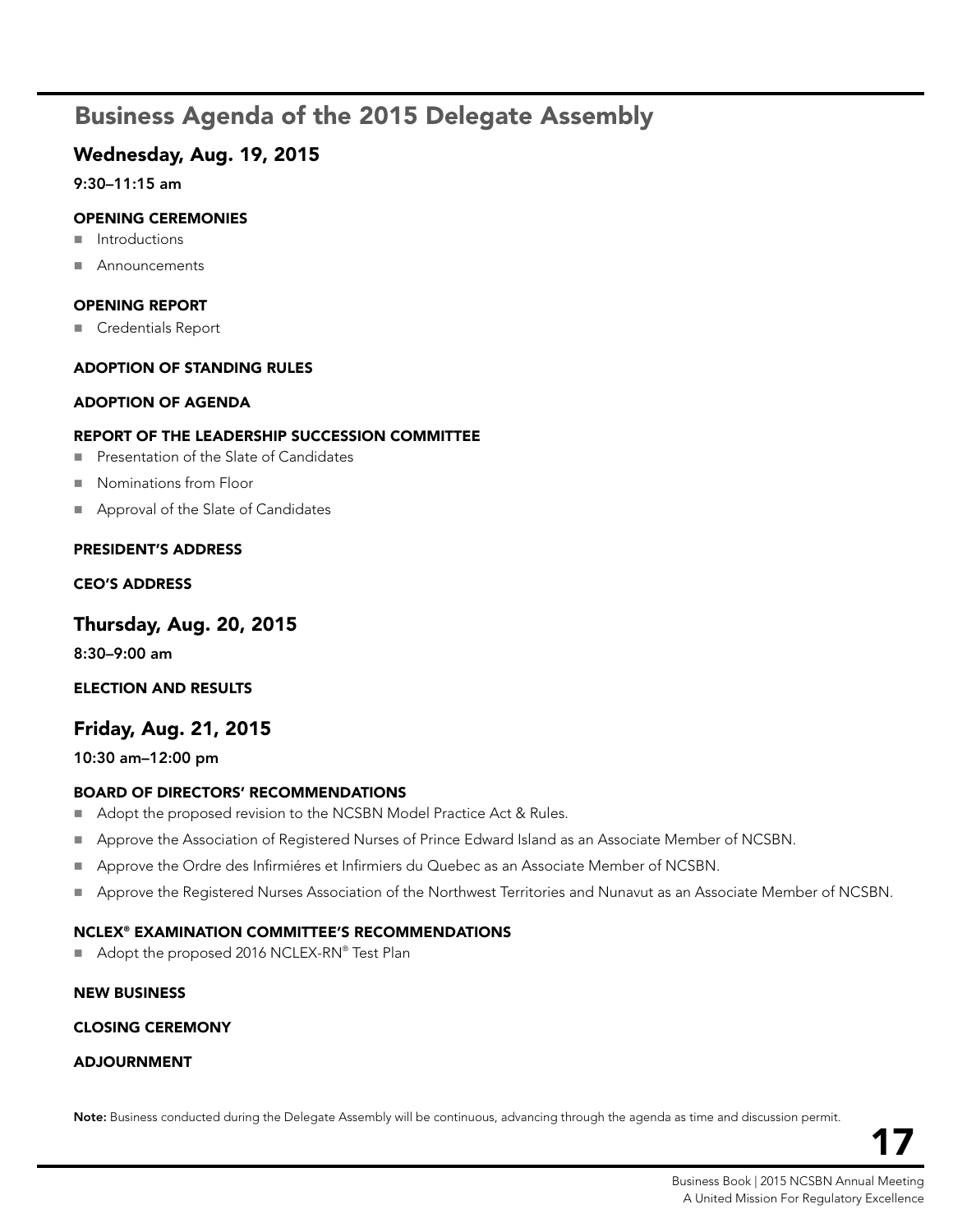## Business Book | 2015 NCSBN Annual Meeting A United Mission For Regulatory Excellence

18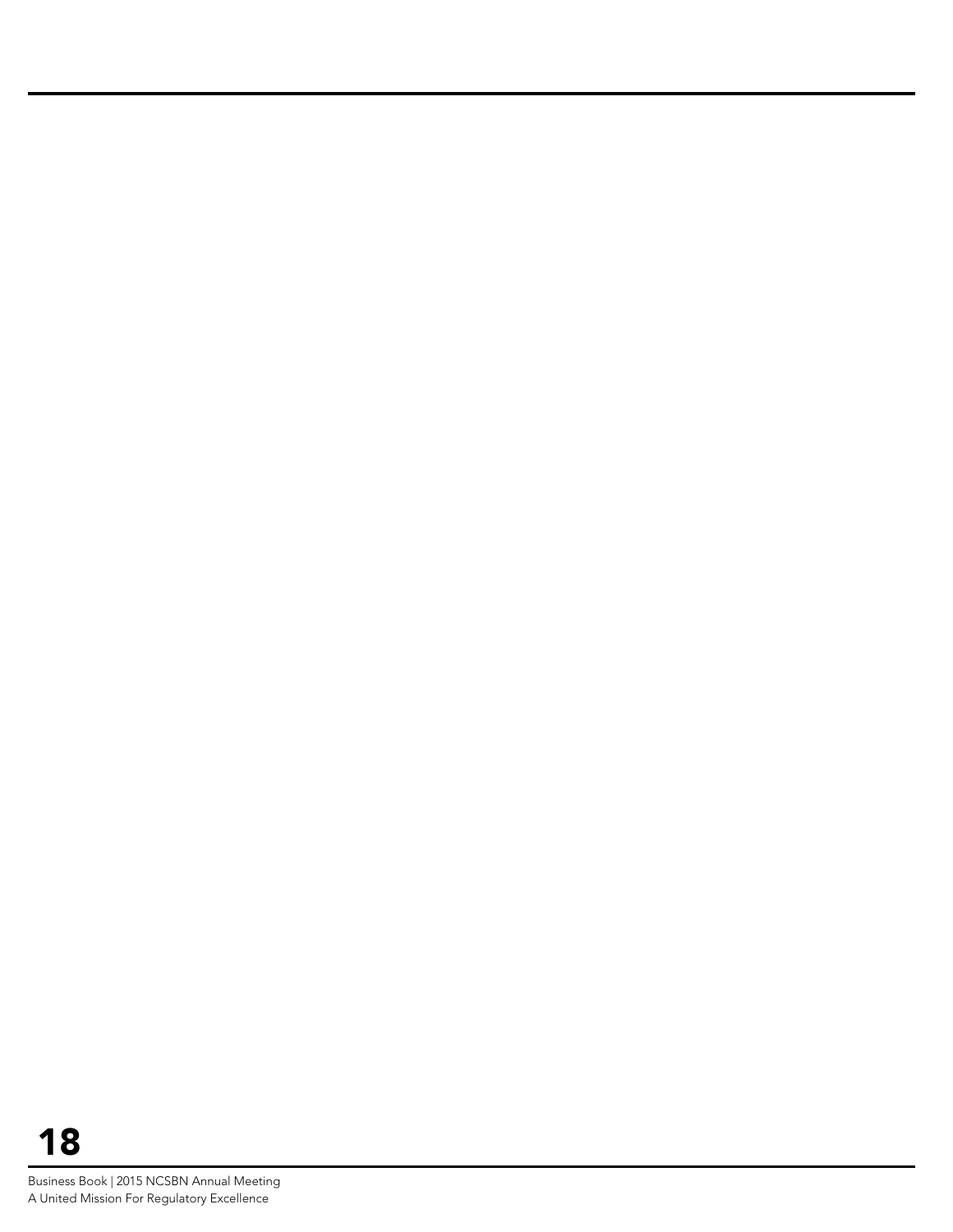# <span id="page-4-0"></span>Annual Meeting Schedule

#### TUESDAY, AUG. 18, 2015

| $9:00$ am $-5:00$ pm<br>Chicago Ballroom 10<br>Level 4   | <b>Nurse Licensure Compact Administrators (NLCA) Meeting</b><br>Open to all attendees.                                                                                                                                                                                                                                                                                         |
|----------------------------------------------------------|--------------------------------------------------------------------------------------------------------------------------------------------------------------------------------------------------------------------------------------------------------------------------------------------------------------------------------------------------------------------------------|
| 2:00-5:30 pm<br>Chicago Ballroom Promenade<br>Level 4    | <b>Registration Opens</b><br>Visit the registration desk to receive your registration materials and name badge. Name<br>badges must be worn at all times in order to enter the NCSBN Annual Meeting sessions<br>and events.                                                                                                                                                    |
| $4:00 - 5:00$ pm<br>Illinois Boardroom<br>Level 2        | Nominee from the Floor Interviews with the Leadership Succession<br><b>Committee (LSC)</b><br>Any member who intends to be nominated from the floor is required to submit a<br>completed nomination form and must meet with the LSC the day before adoption of the<br>slate of candidates by the Delegate Assembly. Please contact execoffice@ncsbn.org to<br>schedule a time. |
| $6:00 - 8:00$ pm                                         | <b>NCSBN Welcome Reception</b><br>Chicago Cultural Center<br>78 E. Washington Street<br>Chicago, IL 60602                                                                                                                                                                                                                                                                      |
|                                                          | NCSBN welcomes all attendees to the 2015 Annual Meeting. Please join us at the<br>Chicago Cultural Center for a networking reception. This is an opportunity to meet your<br>2015 candidates.                                                                                                                                                                                  |
|                                                          | The reception is open to attendees only. The center is approximately one mile from the<br>hotel. Shuttles will be provided. The first shuttle will depart from the hotel lobby at<br>5:45 pm. If you will be walking, please enter at the Washington Street entrance.                                                                                                          |
|                                                          | Walking map                                                                                                                                                                                                                                                                                                                                                                    |
| WEDNESDAY, AUG. 19, 2015                                 |                                                                                                                                                                                                                                                                                                                                                                                |
| $6:30 - 7:30$ am<br>Hotel Lobby                          | Wake up and Walk!<br>Start your day and awaken your senses with a morning fitness walk.                                                                                                                                                                                                                                                                                        |
|                                                          | The maximum participant count is 30 people.                                                                                                                                                                                                                                                                                                                                    |
|                                                          | The class is for registered attendees only. All participants will be required to sign a one-<br>time waiver acknowledging participation is at their own risk.                                                                                                                                                                                                                  |
| 7:30 am-4:00 pm<br>Chicago Ballroom Promenade<br>Level 4 | Registration<br>Visit the registration desk to receive your registration materials and name badge. Name<br>badges must be worn at all times in order to enter the NCSBN Annual Meeting sessions<br>and events.                                                                                                                                                                 |
| 7:30-9:00 am<br>Chicago Ballroom 10<br>Level 4           | <b>Continental Breakfast</b>                                                                                                                                                                                                                                                                                                                                                   |

SCHEDULE AND LOCATIONS ARE SUBJECT TO CHANGE.

19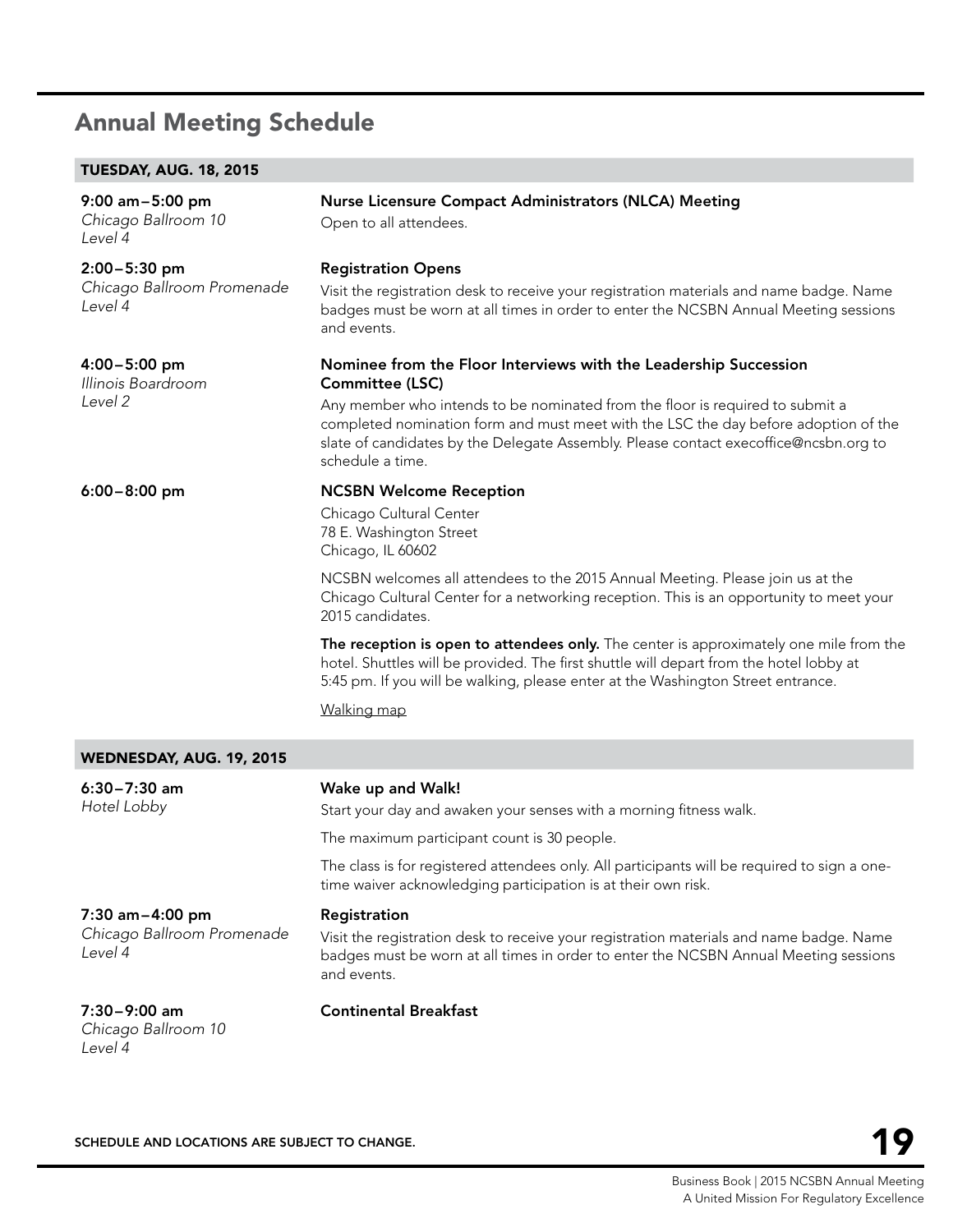7:30–9:30 am *Chicago Ballroom 10 Level 4*

#### $7:45 - 8:00$  am *Chicago Ballroom 6-7 Level 4*

8:00–9:00 am *Chicago Ballroom 9 Level 4*

#### 9:30–10:30 am

*Chicago Ballroom 6-7 Level 4*

#### Organization Exchange

The Organization Exchange is an invitation-only program that allows external organizations to exhibit and interact with NCSBN members one-on-one. All prearranged attendee organization meetings should be held at this time.

#### Resolutions Committee Meeting

Open to Resolutions Committee members only.

#### Delegate Orientation

Open to all attendees.

#### Delegate Assembly: Opening Ceremony

- **Dening Ceremony**
- Welcome Address
	- **Introductions**
	- **Announcements**
- Opening Reports
	- Credentials
	- **Adoption of the Standing Rules**
- Adoption of Agenda
- Report of the Leadership Succession Committee (LSC)
	- Presentation of the 2015 Slate of Candidates
	- **Nominations from Floor**
	- **Approval of the 2015 Slate of Candidates**

#### Organization Exchange Break

#### President's Address

*Shirley Brekken, MS, RN President, NCSBN Board of Directors Executive Director, Minnesota Board of Nursing*

#### CEO's Address

*Kathy Apple, MS, RN, FAAN CEO, NCSBN*

10:45–11:00 am *Chicago Ballroom 6-7 Level 4*

#### 11:00–11:15 am *Chicago Ballroom 6-7 Level 4*

SCHEDULE AND LOCATIONS ARE SUBJECT TO CHANGE.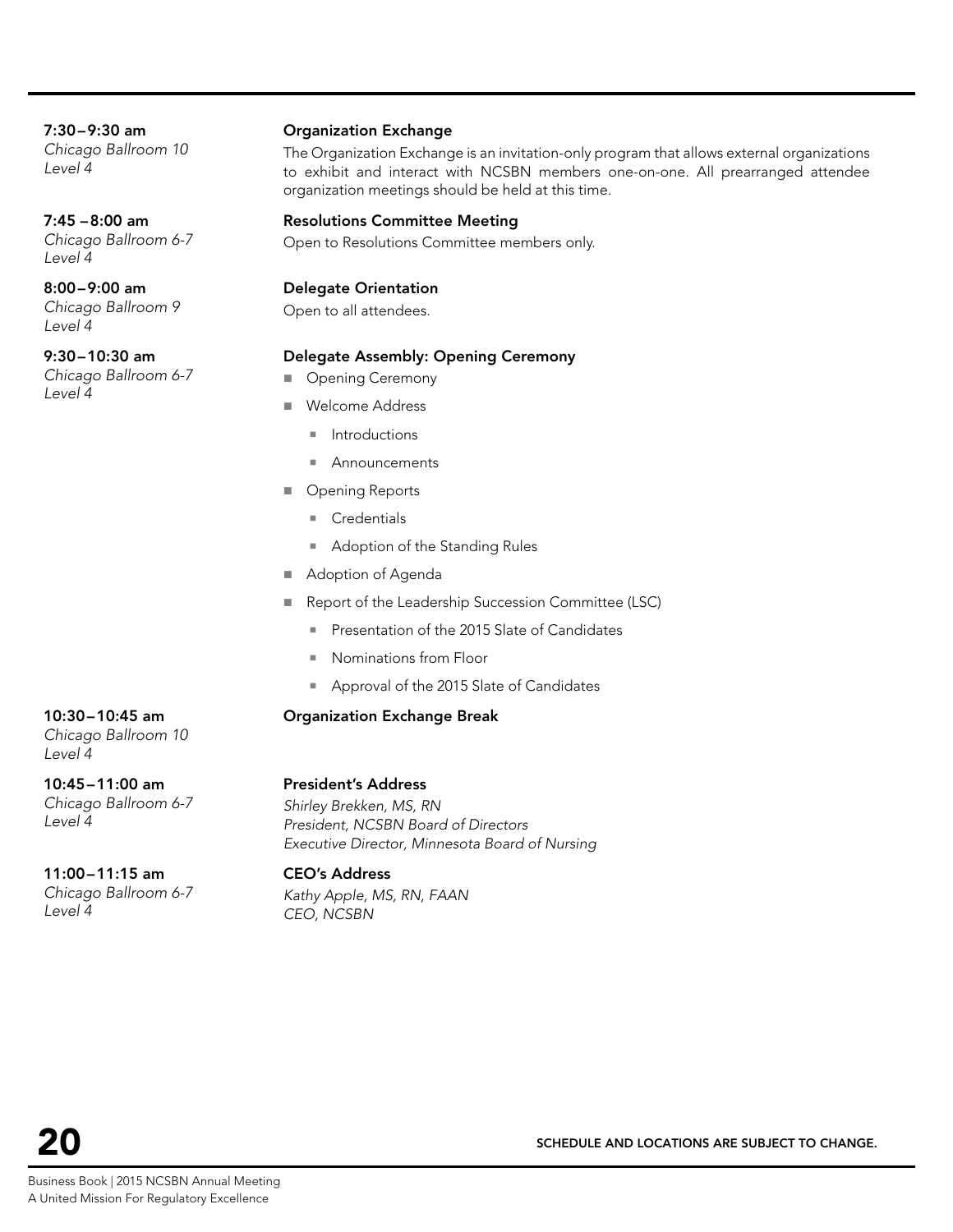#### 11:15am–12:30 pm

*Chicago Ballroom 6-7 Level 4*

#### Keynote: Safe in their Hands? Non-Technical Skills and Competence Assessment

#### *Professor Rhona Flin*

*Industrial Psychology Research Centre, University of Aberdeen* 

In safety-critical domains, clinical practitioners, such as nurses, need both technical and non-technical skills. The term non-technical skills comes from European aviation and they are defined as 'the cognitive, social and personal resource skills that complement technical skills, and contribute to safe and efficient task performance.' They are not new or mysterious skills but are essentially what the best practitioners do in order to achieve consistently high performance: the skills include situation awareness, decision making, team work and leadership. We have been developing methods for training and assessing the non-technical skills of nurses and ODPs (operating department practitioners) who assist anaesthetists (ANTS-AP), and assist surgeons (SPLINTS), as well as for surgeons (NOTSS) and anaesthetists (ANTS). Applications are being developed for other clinical specialists. In this presentation, Flin will briefly outline the non-technical skills approach, describe the tools for nurses and will explain how this could become part of the demonstration of continuing competence.

#### Lunch

#### Candidate Forum

*Tony Graham Chair, NCSBN Leadership Succession Committee Board Staff, North Carolina Board of Nursing* 

Support NCSBN and your fellow NCSBN members. Come to the Candidate Forum to hear from the nominees for NCSBN elected office.

#### Organization Exchange Break

#### Committee Forums

#### Finance Committee

*Julia George, MSN, RN, FRE Treasurer, NCSBN Board of Directors Executive Director, North Carolina Board of Nursing*

#### APRN Distance Learning Education Committee

*Cynthia Gustafson, PhD, RN Chair, APRN Distance Learning Education Committee Executive Director, Montana Board of Nursing*

#### NCLEX® Examination Committee

*Janice Hooper, PhD, RN Chair, NCLEX Examination Committee Board Staff, Texas Board of Nursing*

#### Parliamentarian Office Hours

Take this opportunity to ask the parliamentarian questions and/or submit resolutions. Resolutions must be submitted by 3:30 pm on Thursday, Aug. 20.

12:30–1:30 pm *River Exhibit B Level 1*

1:30–2:45 pm *Chicago Ballroom 6-7 Level 4*

2:45–3:15 pm *Chicago Ballroom 10 Level 4*

3:00–4:00 pm *Chicago Ballroom 6-7 Level 4*

3:00–5:30 pm *Illinois Boardroom Level 2*

21

SCHEDULE AND LOCATIONS ARE SUBJECT TO CHANGE.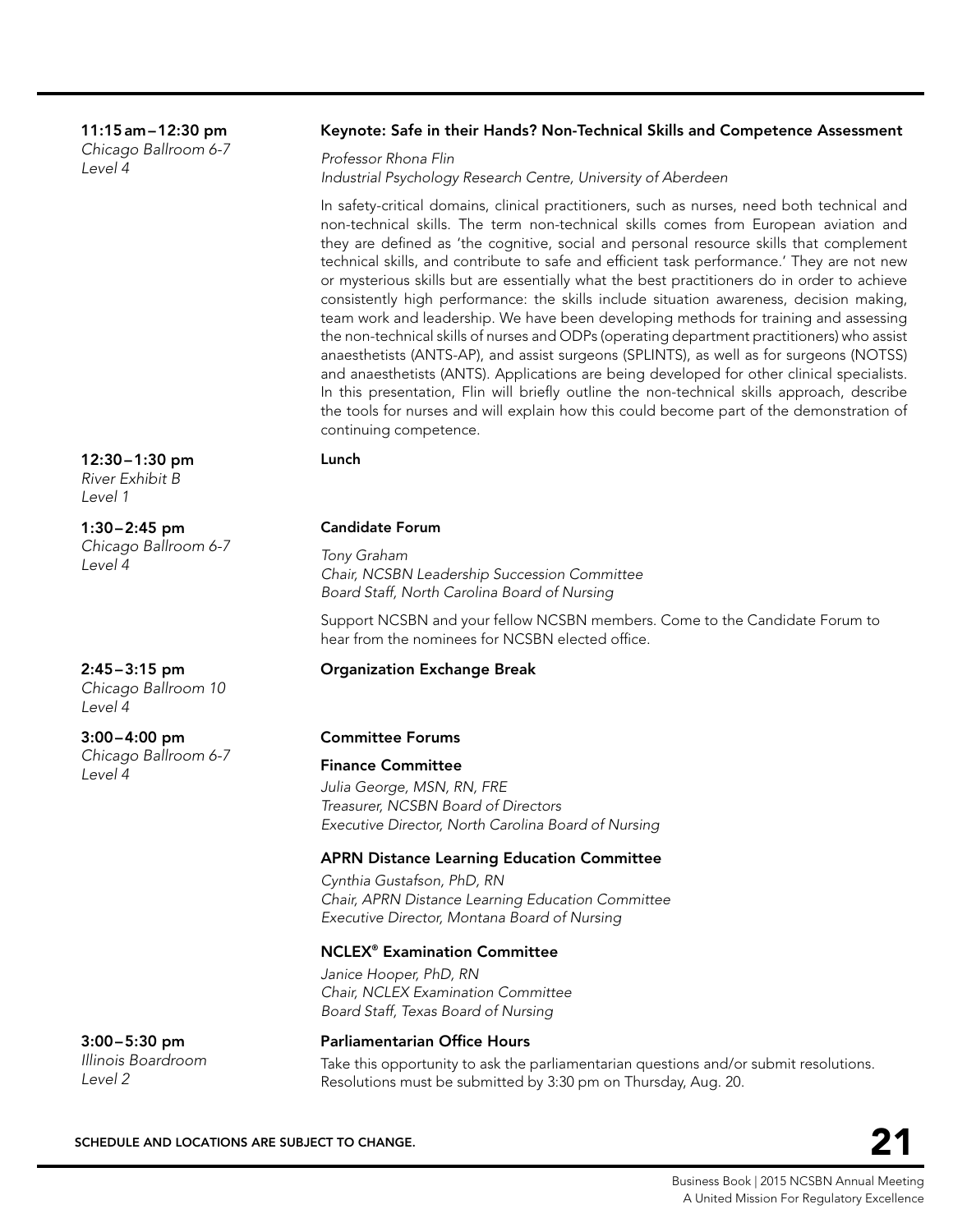4:00–5:00 pm *Erie Room Level 2*

4:00–5:00 pm *Ontario Room Level 2*

#### THURSDAY, AUG. 20, 2015

6:30–7:30 am *Hotel Lobby*

Legislative Strategy Team Breakout for States Currently in the NLC

Legislative Strategy Team Breakout for States Considering Joining the NLC

#### Wake up and Walk!

Start your day and awaken your senses with a morning fitness walk.

The maximum participant count is 30 people.

The class is for registered attendees only. All participants will be required to sign a onetime waiver acknowledging participation is at their own risk.

#### Registration

Continental Breakfast

Organization Exchange

7:30 am–3:30 pm *Chicago Ballroom Promenade Level 4*

7:30–8:30 am *Chicago Ballroom 10 Level 4*

7:30–8:30 am *Chicago Ballroom 10 Level 4*

8:30–9:00 am *Chicago Ballroom 6-7 Level 4*

9:00–10:00 am *Chicago Ballroom 6-7 Level 4*

10:00–10:30 am *Chicago Ballroom 10 Level 4*

10:30–11:15 am *Chicago Ballroom 6-7 Level 4*

## Delegate Assembly: Election Followed by Results

Delegates will participate in electronic voting, which will immediately be followed by the announcement of results in an open session.

#### Marijuana: A Prescription for Trouble?

*Doris C. Gundersen, MD, PC Medical Director, Colorado Physician Health Program President, Federation of State Physician Health Programs Assistant Clinical Professor, Department of Psychiatry, University of Colorado*

#### Organization Exchange Break

#### Conversation with Tri-Council Organizations

*Marsha Adams, PhD, RN, CNE, ANEF President, National League for Nursing*

*Debbie Dawson Hatmaker, PhD, RN, FAAN Executive Director, American Nurses Association*

*Joan M. Stanley, PhD, CRNP, FAAN, FAANP Senior Director of Education Policy, American Association of Colleges of Nursing*

*Pamela Thompson, MS, RN, CENP, FAAN Chief Executive Officer, AONE*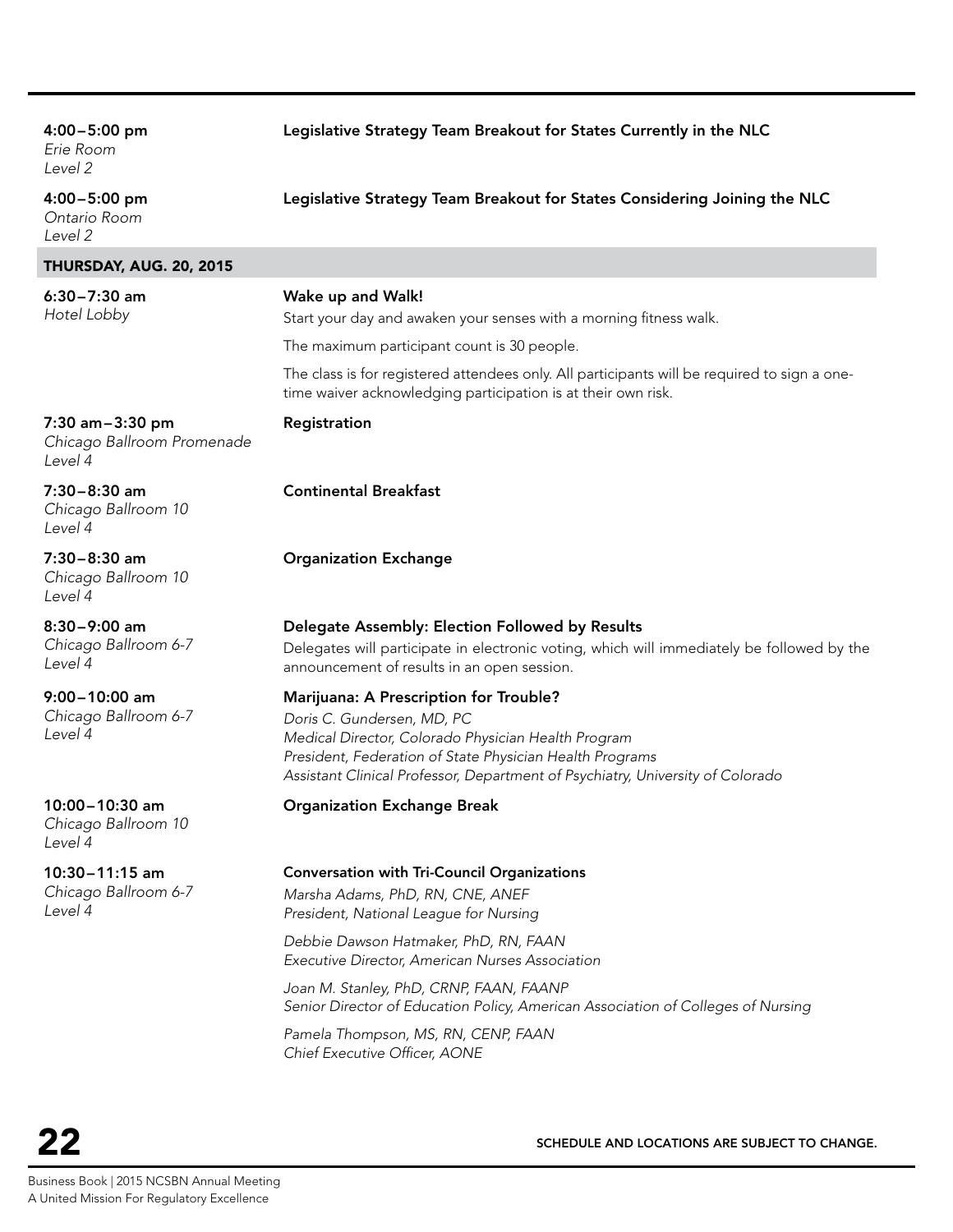| 11:15 am-12:00 pm<br>Chicago Ballroom 6-7<br>Level 4      | Dialogue with the NCSBN Board of Directors<br>Join the NCSBN Board of Directors for an interactive presentation about your concerns<br>and insights on nursing regulation.                     |
|-----------------------------------------------------------|------------------------------------------------------------------------------------------------------------------------------------------------------------------------------------------------|
| 12:00-3:30 pm                                             | <b>Knowledge Network Lunches</b><br>NCSBN Knowledge Networks are brainstorming discussions regarding regulatory trends<br>and issues.                                                          |
|                                                           | Choose from the following options:                                                                                                                                                             |
| Michigan A, Level 2                                       | <b>Consumer Member Network</b><br>٠<br>Open to consumer/public members who serve on a board of nursing only.                                                                                   |
| Erie Room, Level 2                                        | <b>NCSBN Executive Officers</b><br>a a<br>Open to NCSBN Executive Officers only.                                                                                                               |
| Mayfair Room, Level 2                                     | <b>NCSBN Board Presidents</b><br>a a<br>Open to NCSBN Board Presidents only.                                                                                                                   |
| Chicago Ballroom 8-9<br>Level 4                           | <b>Regulatory Network</b><br>×<br>Open to all attendees.                                                                                                                                       |
| $2:00 - 3:30$ pm<br>Illinois Boardroom                    | <b>Parliamentarian Office Hours</b><br>Take this opportunity to ask the parliamentarian questions and/or submit resolutions.<br>Resolutions must be submitted by 3:30 pm on Thursday, Aug. 20. |
| $3:30 - 4:30$ pm<br>Illinois Boardroom                    | <b>Resolutions Committee Meeting</b><br>Open to Resolutions Committee members only.                                                                                                            |
| $6:00 - 6:30$ pm<br>Chicago Ballroom Promenade<br>Level 4 | <b>Awards Reception</b><br><b>Evening Cocktail Attire</b>                                                                                                                                      |
| $6:30 - 10:30$ pm<br>Sheraton Ballroom 4-5<br>Level 4     | Awards Ceremony followed by Dinner and Dancing<br><b>Evening Cocktail Attire</b>                                                                                                               |
| <b>FRIDAY, AUG. 21, 2015</b>                              |                                                                                                                                                                                                |

8:00–9:00 am *Chicago Ballroom 10 Level 4* 

Pearson VUE Sponsored Breakfast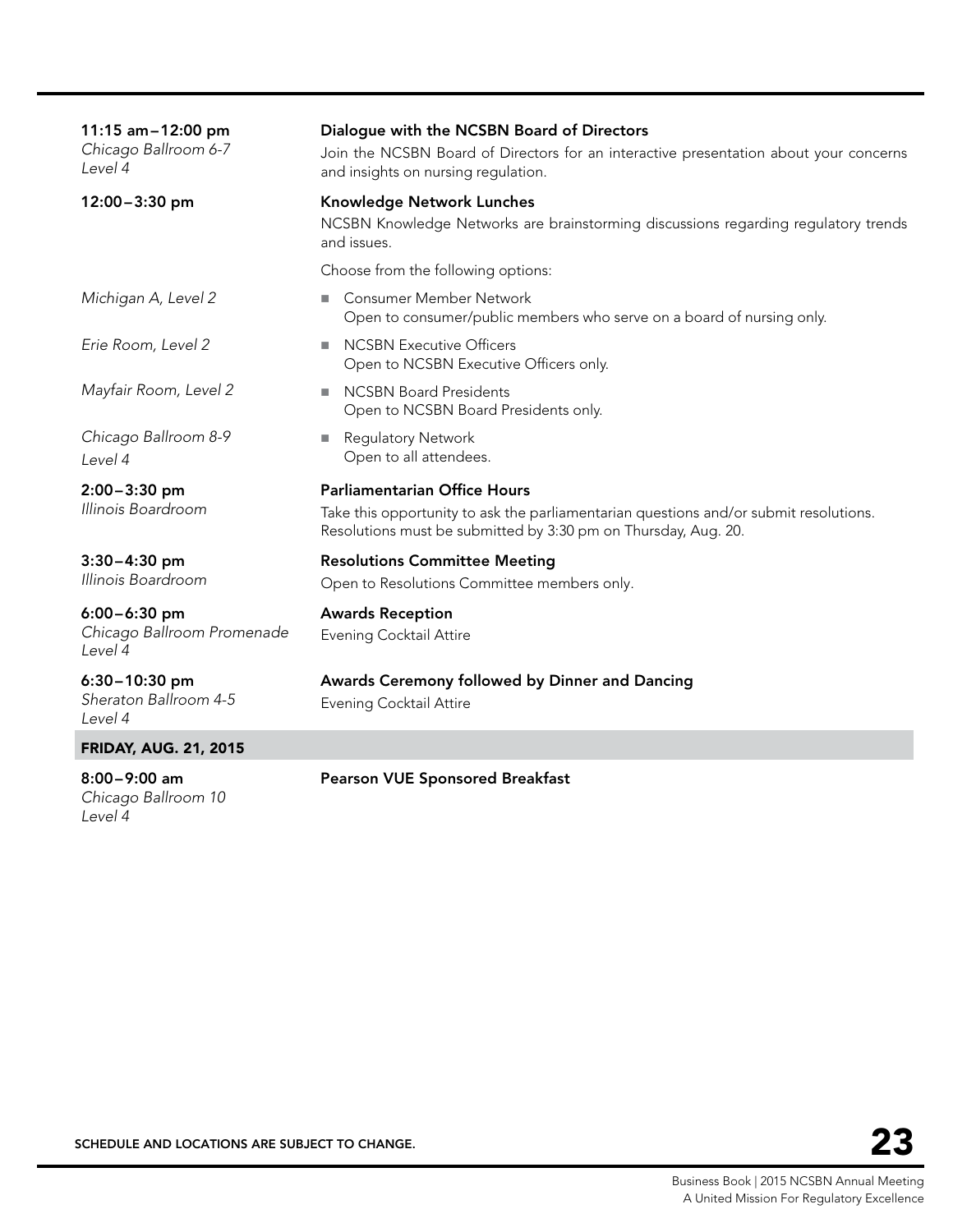9:00–10:00 am *Chicago Ballroom 6-7 Level 4*

#### Little Steps, Big Feat *Polly Letofsky*

On Aug. 1, 1999, Polly Letofsky left her Colorado home, and headed west. She traveled across four continents, 22 countries and over 14,000 miles—by foot—becoming the first woman to walk around the world.

As an awareness campaign for breast cancer, survivors and supporters around the world came out to walk with her. Every day strangers welcomed her into their homes, offered food, accommodation and friendship. The world had embraced her.

But it was never an easy road. Each day Polly struggled with adversity. Floods, earthquakes, languages, muggings, religious riots – and antiquated road signage that left her lost and miles off path!

The ultimate challenge came in the middle of Polly's five-year journey when Sept. 11 flung us all into a crossroads in world history.

Her journey became much more than a fundraising event. It became a journey personifying the spirit of commitment and perseverance that will compel us all to conquer life's biggest challenges – one step at a time.

#### Break

*Chicago Ballroom Promenade Level 4*

10:30 am–12:00 pm *Chicago Ballroom 6-7 Level 4*

10:00–10:30 am

11:30 am–12:30 pm *Chicago Ballroom Promenade Level 4*

12:00–2:00 pm *Fountainview Room Level 3*

#### Delegate Assembly

- New Business
- Closing Ceremonies

#### Boxed Lunch

#### Post-Delegate Assembly Board of Directors Meeting

The FY16 Board of Directors will hold a brief meeting immediately following Delegate Assembly. Agenda and materials will be provided at the meeting. Open to FY16 NCSBN Board of Directors only.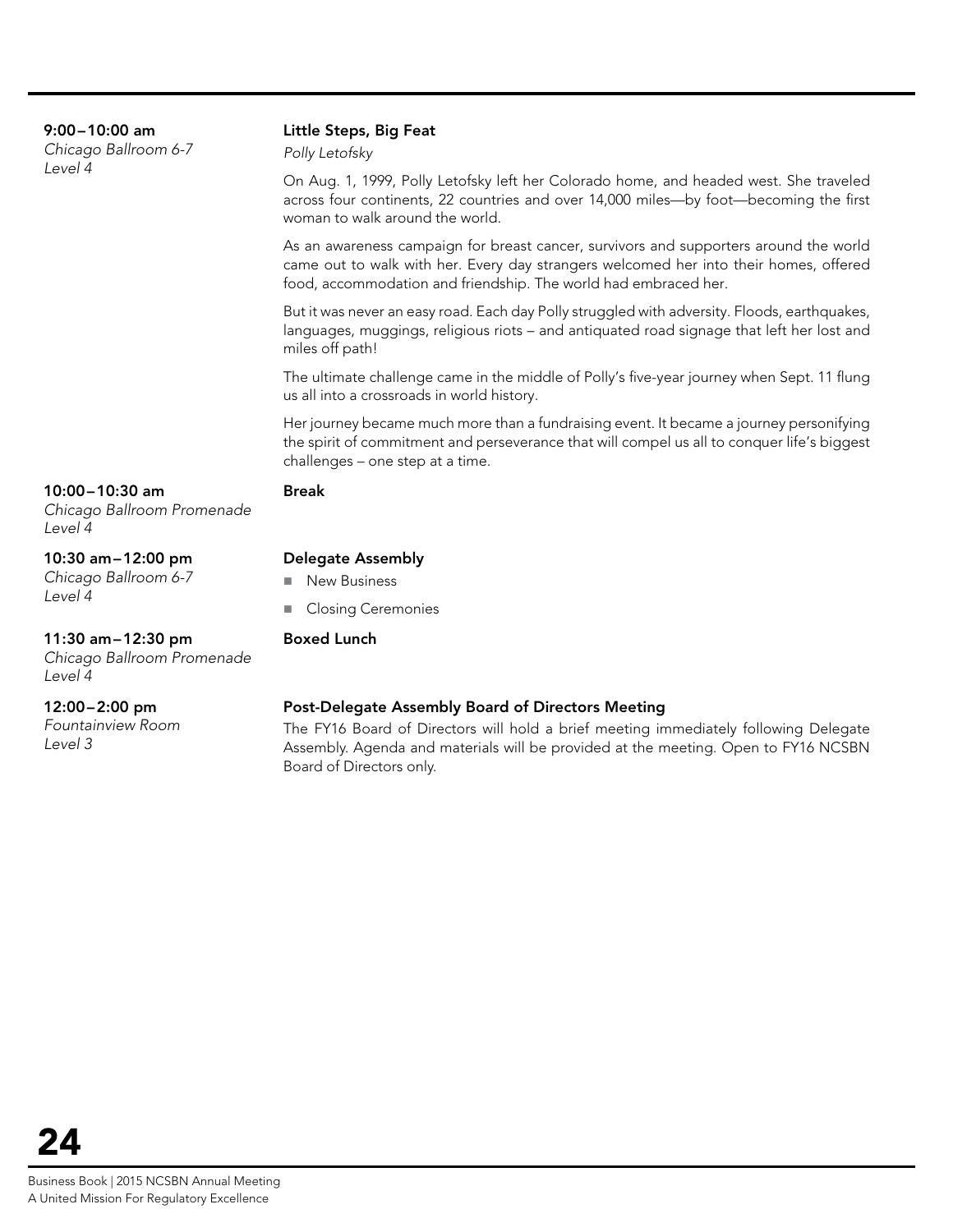# <span id="page-10-0"></span>NCSBN Awards Schedule

On Aug. 20, 2015, NCSBN will recognize its dedicated and exceptional membership and guests at its annual awards ceremony. The following award recipients will be honored:



#### R. Louise McManus Award

*Rula Harb, MS, RN, executive director, Massachusetts Board of Registration in Nursing* 

The R. Louise McManus Award is the most prestigious award. Individuals nominated for this award shall have made sustained and significant contributions through the highest commitment and dedication to the mission and vision of NCSBN.



#### Meritorious Service Award

*Elizabeth Lund, MSN, RN, executive director, Tennessee State Board of Nursing*

The Meritorious Service Award is granted to a member for significant contributions to the mission and vision of NCSBN.



Elaine Ellibee Award *Deborah Haagenson, RN, president, Minnesota Board of Nursing*

The Elaine Ellibee Award is granted to a member who has served as a board president within the past two years and who has made significant contributions to NCSBN.



#### Distinguished Achievement Award

*Tish Smyer, DNSc, RN, CNE, past president, Nevada State Board of Nursing (posthumously)*

The Distinguished Achievement Award is given to an individual whose contributions or accomplishments have impacted NCSBN's mission and vision.



Exceptional Contribution Award

*Janice Hooper, PhD, RN, FRE, CNE, board staff, Texas Board of Nursing*

The Exceptional Contribution Award is granted for significant contribution by a member who is not a president or executive officer.



## Regulatory Achievement Award

*Washington State Nursing Care Quality Assurance Commission* 

The Regulatory Achievement Award recognizes the member board or associate member that has made an identifiable, significant contribution to the mission and vision of NCSBN in promoting public policy related to the safe and effective practice of nursing in the interest of public welfare.